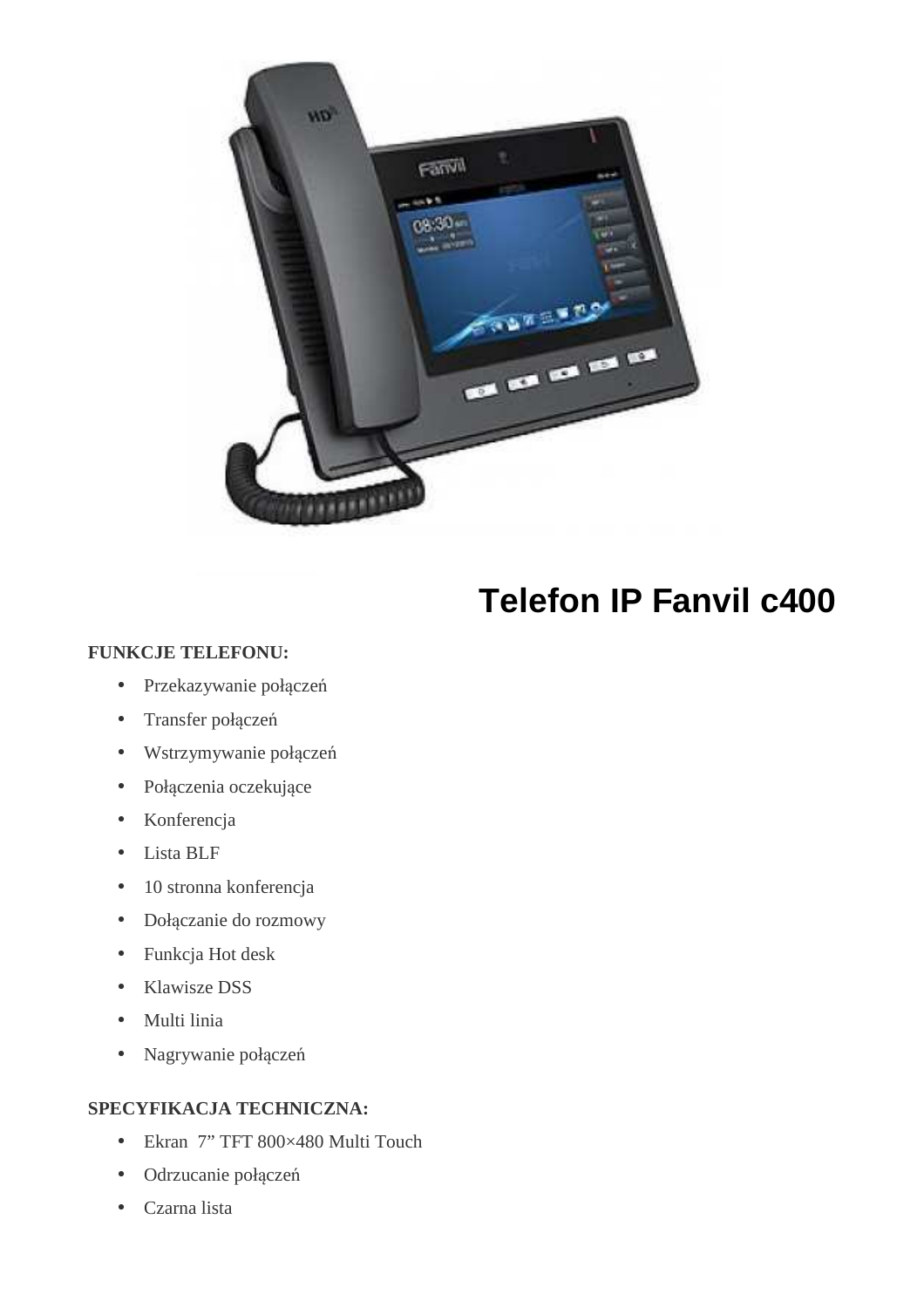- Funkcja: Nie przeszkadzać DND
- Automatyczna sekretarka
- ID dzwoniącego
- CLIR (odrzucanie połączeń anonimowych)
- CLIP (wykonywanie połączeń anonimowych)
- Połączenia bez rejestracji
- Intercom
- Połączenia na hasło

### **FUNKCJE TELEFONU:**

- Android 4.2 OS
- SIP 2.0 (RFC3261) współpracujący RFCs
- 6 SIP servers and Backup SIP proxy servers.
- SIP UDP/TCP/TLS
- HDMI
- USB Host
- PLC & adaptive jitter buffer
- Funkcje Audio
- Wideband codec: G.722
- Narrowband codec:  $G.711(A/u)$ ,  $G.723.1$ ,  $G.729AB$ , iLBC, AMR
- DTMF: In-band, Out-of-band(RFC 2833) and SIP INFO
- Full-duplex hands-free speaker phone with AEC (Max filter length 128ms)
- Voice Activity Detection (VAD)
- Comfort Noise Generation (CNG)
- Adaptive jitter buffer
- Packet loss concealment (PLC)
- Audio format: WAV/MP3/OGG

### **FUNKCJE SIECIOWE:**

- Physical: 10/100Mbps Ethernet, dual bridged port for PC bypass
- WAN/LAN: support bridge mode
- PoE (802.3af)
- Main DNS and secondary DNS server
- VLAN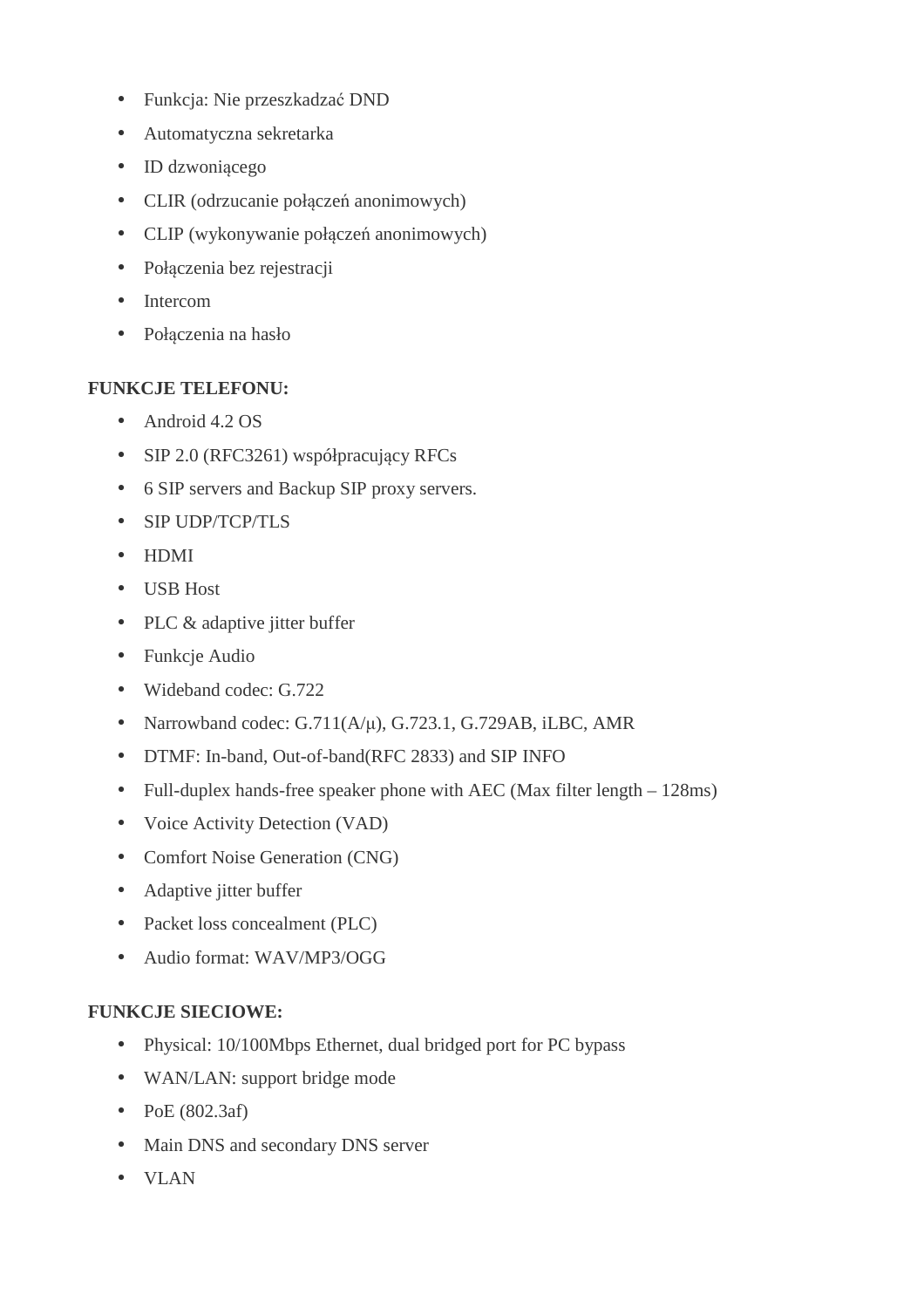- SNTP Client
- VPN L2TP / PPTP / IPSec
- SIP SRTP,
- Web HTTP / HTTPS
- $\bullet$  QoS: 802.1p/q, DSCP
- MD5 authentication
- Web Filter
- DHCP/ static/ PPPoE
- STUN

## **ZARZĄDZANIE:**

- Android 4.2
- Third party communication APP
- Web, Telnet
- Web Management with different account right
- Automatic upgrades/ configuration deployment
- Encrypted configuration files download with AES
- Pushing message
- Auto-Provisioning (DHCP option/ PnP/ Phone flash)
- TR-069
- Web upgrade
- U Disk/SD upgrade
- Backup/restore/factory reset data
- Physical Features
- Adapter Input:100-240V
- Adapter Output:12V/1A
- WAN Port -10/100/1000 Base-T RJ-45 for LAN
- LAN Port-  $10/100/1000$  Base-T RJ-45 for PC
- HDMI Port Type  $A$
- SD Interface TF Card Support Upto 32G
- USB Port- USB 2.0
- Power Consumption- Idle: 2.5W/Active: 5W
- LCD Size Diagonal:7 inch (800 x 480) Capacitive touch screen
- Camera- Adjustable Position